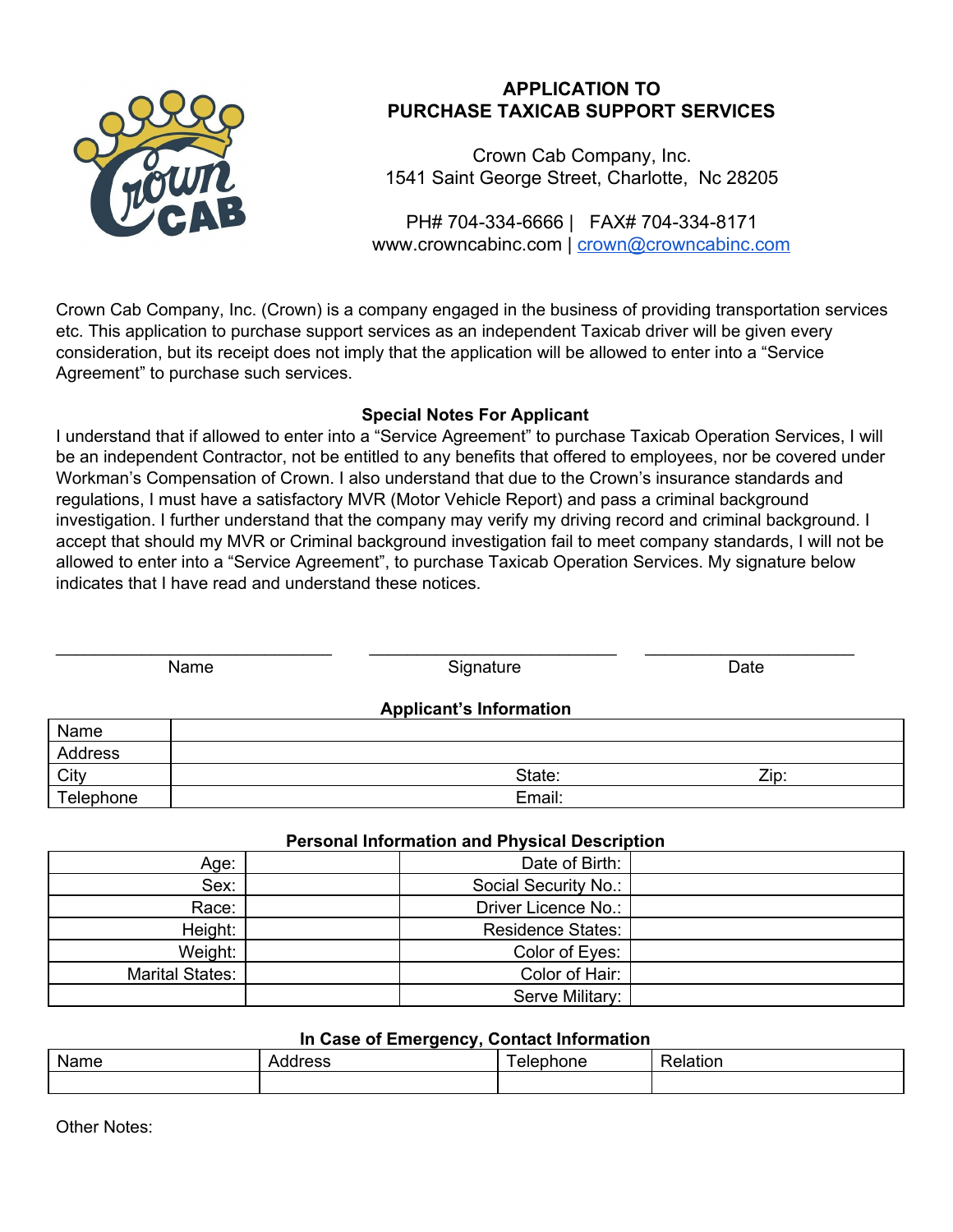### **Others Information**

| How long you have lived in this area?                                                                                                                                                                                                                                                        |
|----------------------------------------------------------------------------------------------------------------------------------------------------------------------------------------------------------------------------------------------------------------------------------------------|
| Have you been employed or held a contract with Crown Cab Company before?<br>I IYES<br>1 NO                                                                                                                                                                                                   |
| If YES, please answer the followings:<br>What name did you use at the time?<br>If employed, what position did you hold?<br>If contracting, what fleet did you drive in?<br>] Crown Transportation<br>] Crown Taxicab<br>When did you work or contract here? From<br>To<br>Reason of Leaving? |

# **Last Two Place of Employment**

| <b>Company Name</b>    |  |
|------------------------|--|
| Address                |  |
|                        |  |
|                        |  |
| <b>Phone Number</b>    |  |
| Years                  |  |
| <b>Supervisor Name</b> |  |
| Reason of Leaving      |  |
|                        |  |
|                        |  |

Will you grant permission for us to contact above companies for reference check? [ ] YES [ ] NO

## **Previous Residence in Last 7 Years**

| From Year - To Year   City | <b>State</b> | Zip Code | Notes |
|----------------------------|--------------|----------|-------|
|                            |              |          |       |
|                            |              |          |       |
|                            |              |          |       |
|                            |              |          |       |
|                            |              |          |       |
|                            |              |          |       |

# **Driving Information**

| <b>Driver License Information:</b><br>Number:                          | Expiration Date: National Property of the Contract of the Contract of the Contract of the Contract of the Contract of the Contract of the Contract of the Contract of the Contract of the Contract of the Contract of the Cont |
|------------------------------------------------------------------------|--------------------------------------------------------------------------------------------------------------------------------------------------------------------------------------------------------------------------------|
| How long you are driving?                                              |                                                                                                                                                                                                                                |
| Any DUIs or reckless driving cases in last seven years? [] YES [] NO   |                                                                                                                                                                                                                                |
| Any Suspensions or revocations in the last seven years? [ ] YES [ ] NO |                                                                                                                                                                                                                                |
| If YES, lists dates and reason below:<br>$\mathbf 1$ .                 |                                                                                                                                                                                                                                |

- 2.
- 3.